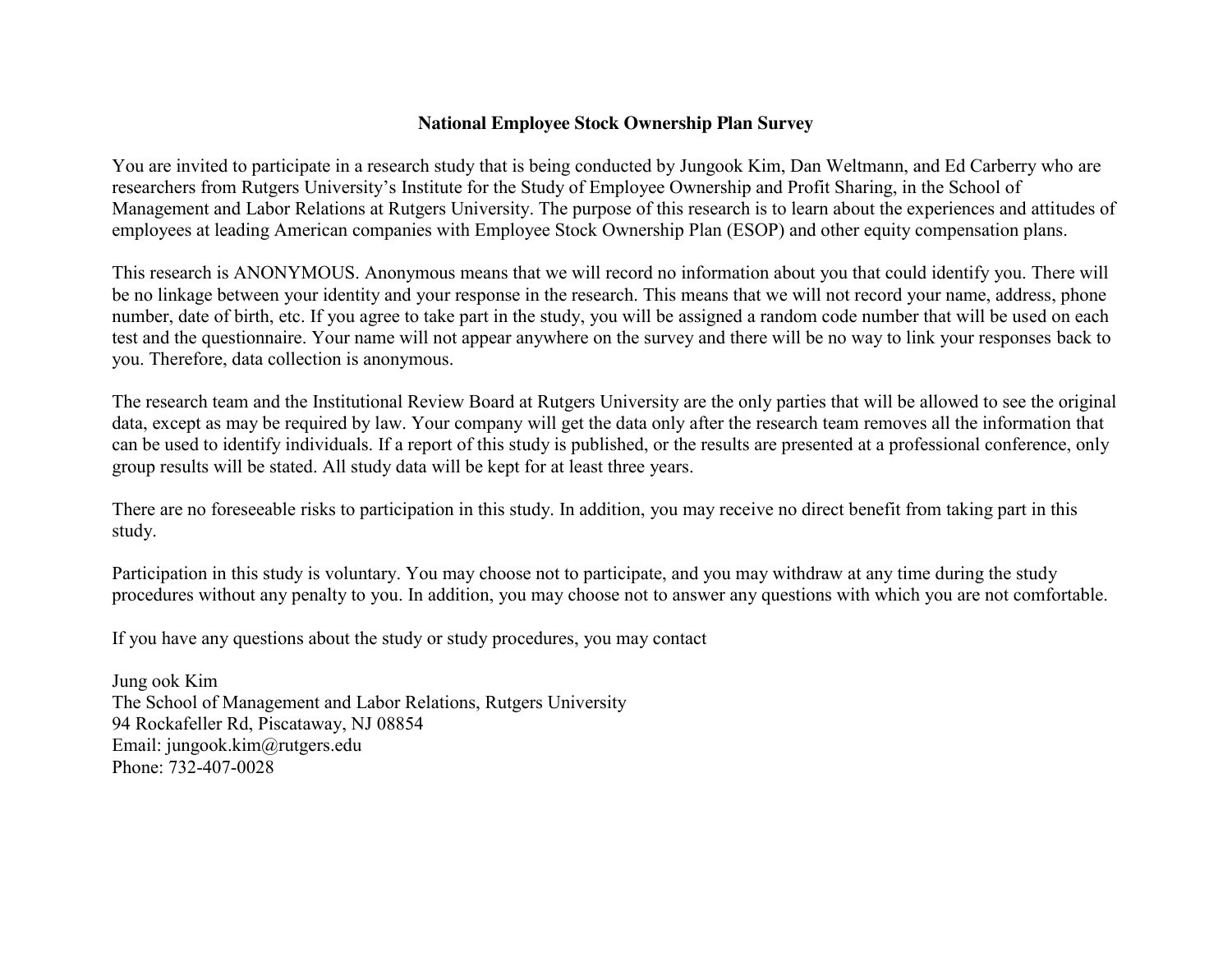If you have any questions about your rights as a research subject, please contact an IRB Administrator at the Rutgers University, Arts and Sciences IRB:

Institutional Review Board, Rutgers University, the State University of New Jersey Liberty Plaza / Suite 3200 335 George Street, 3rd Floor New Brunswick, NJ 08901 Phone: 732-235-2866 Email: humansubjects@orsp.rutgers.edu

**1. Please indicate the percentage of your employee base that was covered by each particular employment practice during the previous year, using the following scale**

| None $(0\%)$ | Almost none<br>20% | some<br>40%<br>$\tilde{\phantom{a}}$<br>_ | $\sim$<br>About half<br>60%<br>$\mathbf{4}$ | Most<br>80%<br>(61)<br>_      | Almost all (81<br>$99\%$ | All (100%) |
|--------------|--------------------|-------------------------------------------|---------------------------------------------|-------------------------------|--------------------------|------------|
|              | . a                | $\sim$ 1<br>-<br>ر .                      | $\overline{4}$                              | $\overline{\phantom{a}}$<br>5 | b                        |            |

- 1. Structured interviews to hire new employees
- 2. One or more employment tests administered prior to hiring (e.g., skills tests, aptitude tests, cognitive ability tests, etc.)
- 3. Employees hold non-entry level jobs as a result of internal promotion (as opposed to hiring from outside)
- 4. Intensive/extensive training in company-specific skills (i.e., task or firm-specific training)
- 5. Intensive/extensive training in generic skills (e.g, problem-solving, communication skills, etc.)
- 6. Intensive/extensive training on team skills
- 7. Intensive/extensive training on skills to understand the business (accounting, finance, etc.)
- 8. Compensation partially contingent on group performance (gainsharing, profit sharing, team-based, etc.)
- 9. What percentage of pay for employees is contingent upon individual, team, and/or firm performance?
- 10. In terms of total remuneration (pay and benefits) for employees, what is your organization's position relative to the market? Assume the market is at 50th percentile and indicate your position relative to this. For example, a response of "40" indicates that you are at the 40th percentile-10% below the market
- 11. Employees are provided with operating performance information (e.g., quality, productivity, etc.)
- 12. Employees are provided with financial performance information (balance sheet, income statement, cash flow statements)
- 13. Employees are provided with strategic information (e.g., strategic mission, goals, tactics, competitor performance, etc.)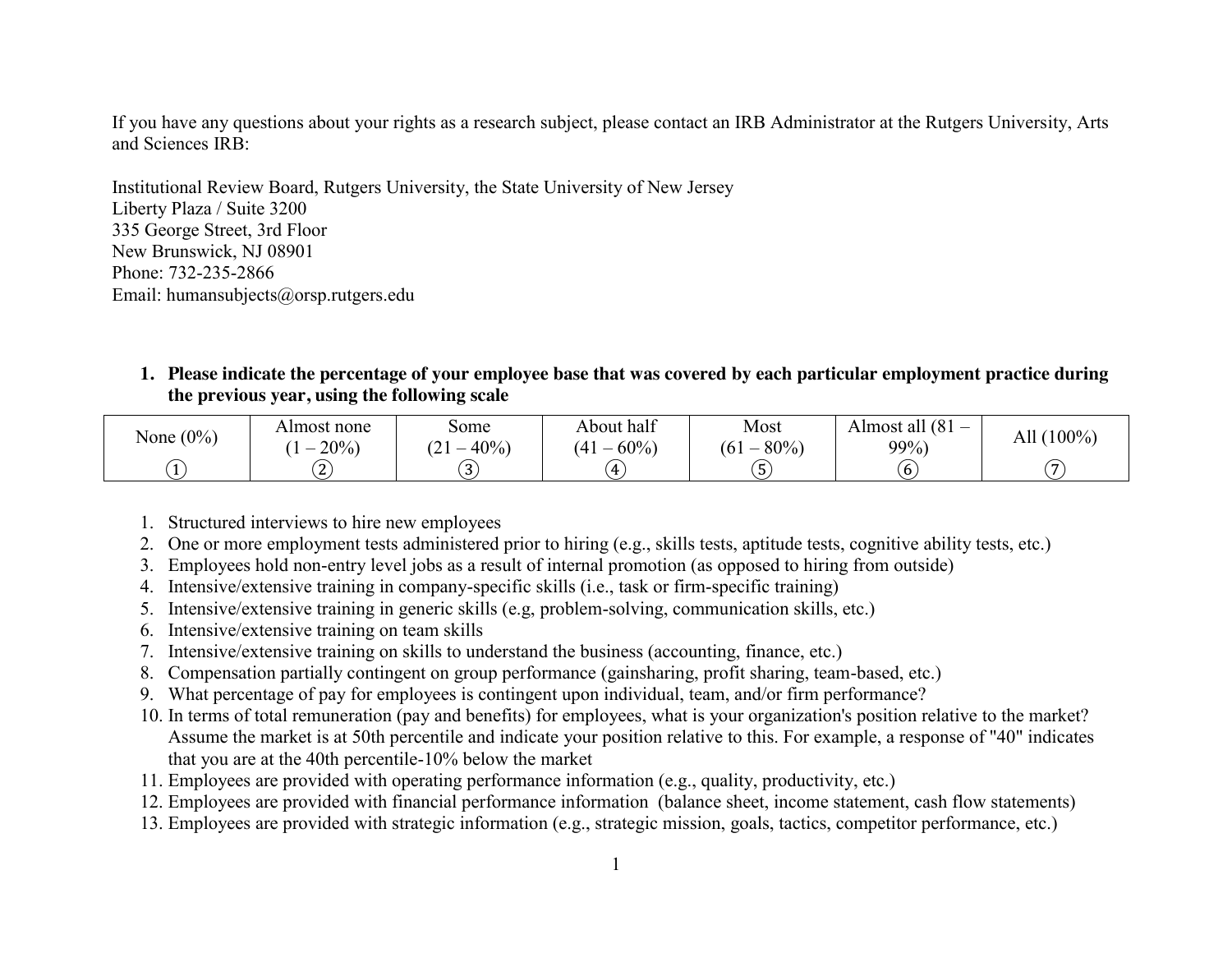- 14. Employees are provided with team performance information
- 15. Employees are provided with information about key performance measures or "critical numbers" unique to your company
- 16. Employees are provided with customer satisfaction results.
- 17. Employees are involved in a formal open-book management program
- 18. Employees are given the option of telecommuting
- 19. Employees have flexibility in the hours they work
- 20. Employees have job security. (Employment with the firm is almost guaranteed).
- 21. Self-managed teams
- 22. Cross-functional teams
- 23. Programs designed to elicit participation and employee input (e.g., quality circles, problem solving, or similar groups)
- 24. Formal suggestion system
- 25. Regular or periodic meetings to discuss company performance, strategy, or goals
- 26. Regular meetings or structured opportunities to provide input about company policy or to provide input to upper management or board
- 27. Job enrichment or redesign
- 28. Job rotation
- 29. Total quality management, total quality control, or similar efforts

## **2. Please indicate which of the following mechanisms you use to communicate your ESOP to employees:**

|                  |                                          | USE | <b>DON'T USE</b> |
|------------------|------------------------------------------|-----|------------------|
| 1.               | Written materials (paper or electronic)  |     |                  |
| 2.               | In-person training                       |     | 2                |
| $\overline{3}$ . | Regular meetings where ESOP is discussed |     |                  |
| $\overline{4}$   | Newsletter                               |     | 2                |
|                  | Off-site ESOP events                     |     | 2                |
| 6.               | Third party training or conference       |     | 2                |
|                  | Other (please specify)                   |     |                  |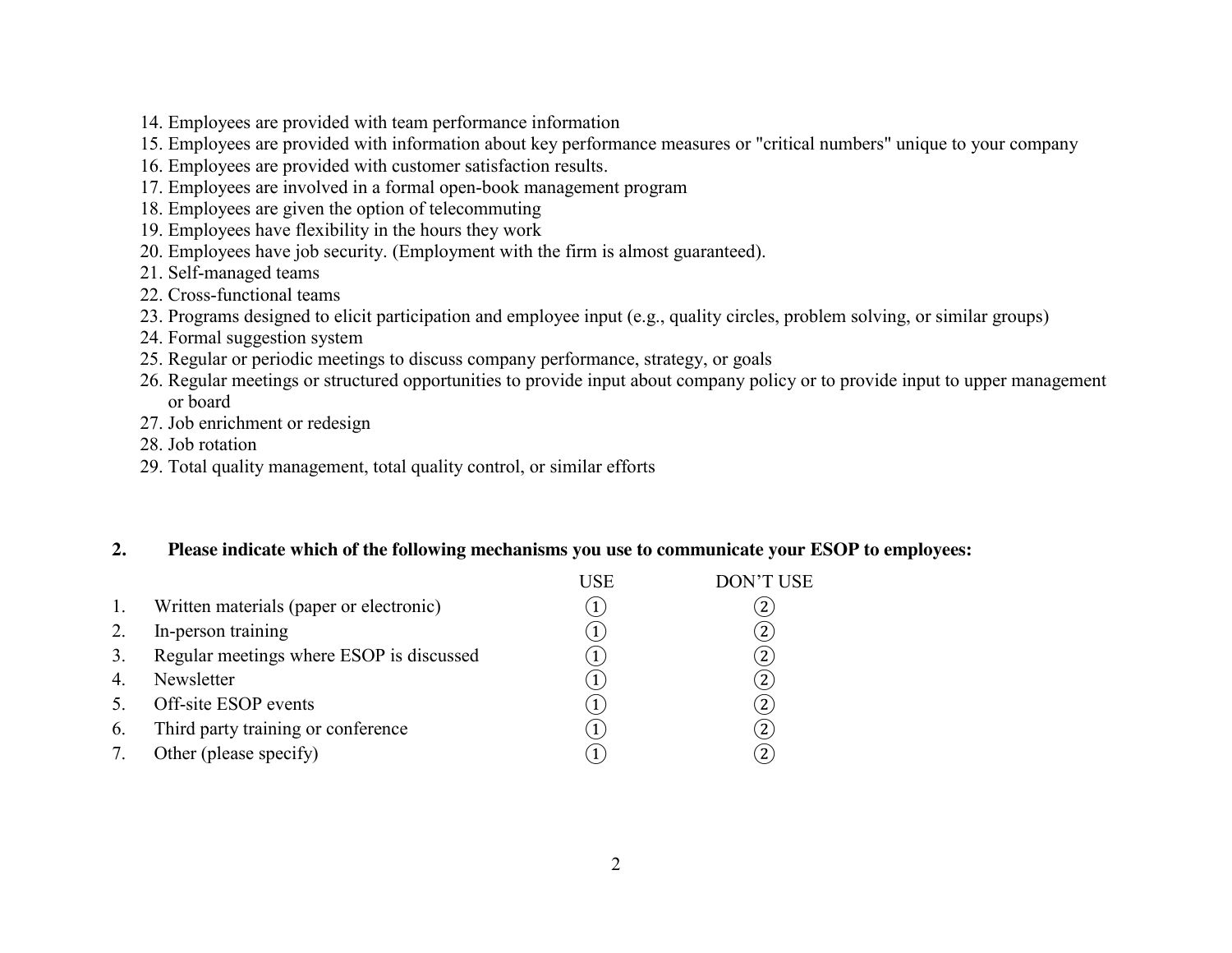**3.** How do you identify your organization's overall business strategy?

| Improving quality | Reducing cost | Developing new products/services |
|-------------------|---------------|----------------------------------|
|                   |               |                                  |

**4.** How would you compare the organization's performance over the past 3 years to that of other organizations that do the same kind of work? What about…

|                                                              | Substantially<br>worse<br>$\left( \mathbf{1}\right)$ | Much worse<br>$\left( 2\right)$ | Worse<br>$\left(3\right)$ |                  | Comparable<br>$\left( 4 \right)$ |                   | <b>Better</b><br>$\ddot{\circ}$ |                   | Much better      | Substantially<br>better |  |
|--------------------------------------------------------------|------------------------------------------------------|---------------------------------|---------------------------|------------------|----------------------------------|-------------------|---------------------------------|-------------------|------------------|-------------------------|--|
|                                                              |                                                      |                                 |                           |                  |                                  |                   |                                 |                   |                  |                         |  |
| Quality of products, services, or programs?<br>a.            |                                                      |                                 |                           | $\left(1\right)$ | (2)                              | (3)               | $\left( 4\right)$               | (5)               | (6)              | $\left(7\right)$        |  |
| Development of new products, services, or<br>b.<br>programs? |                                                      |                                 | $\left(1\right)$          | (2)              | (3)                              | $\left(4\right)$  | $\left( 5\right)$               | (6)               |                  |                         |  |
| Ability to attract essential employees?<br>$c_{\bullet}$     |                                                      |                                 | $\mathbf{1}$              | (2)              | $\left(3\right)$                 | $\left( 4\right)$ | $\mathfrak{S}$                  | (6)               | $\left(7\right)$ |                         |  |
| Ability to retain essential employees?<br>d.                 |                                                      |                                 | $\left(1\right)$          | (2)              | $\left(3\right)$                 | $\left(4\right)$  | $\left( 5\right)$               | (6)               | $\mathcal{T}$    |                         |  |
| e.                                                           | Satisfaction of customers or clients?                |                                 |                           | $\left(1\right)$ | (2)                              | (3)               | $\left( 4\right)$               | $\left( 5\right)$ | (6)              | (7)                     |  |
| f.<br>Relations between management and other<br>employees?   |                                                      |                                 | $\left(1\right)$          | (2)              | (3)                              | $\left( 4\right)$ | (5)                             | (6)               |                  |                         |  |
| Relations among employees in general?<br>g.                  |                                                      |                                 |                           | (2)              | (3)                              | $\left( 4\right)$ | (5)                             | (6)               | (7)              |                         |  |